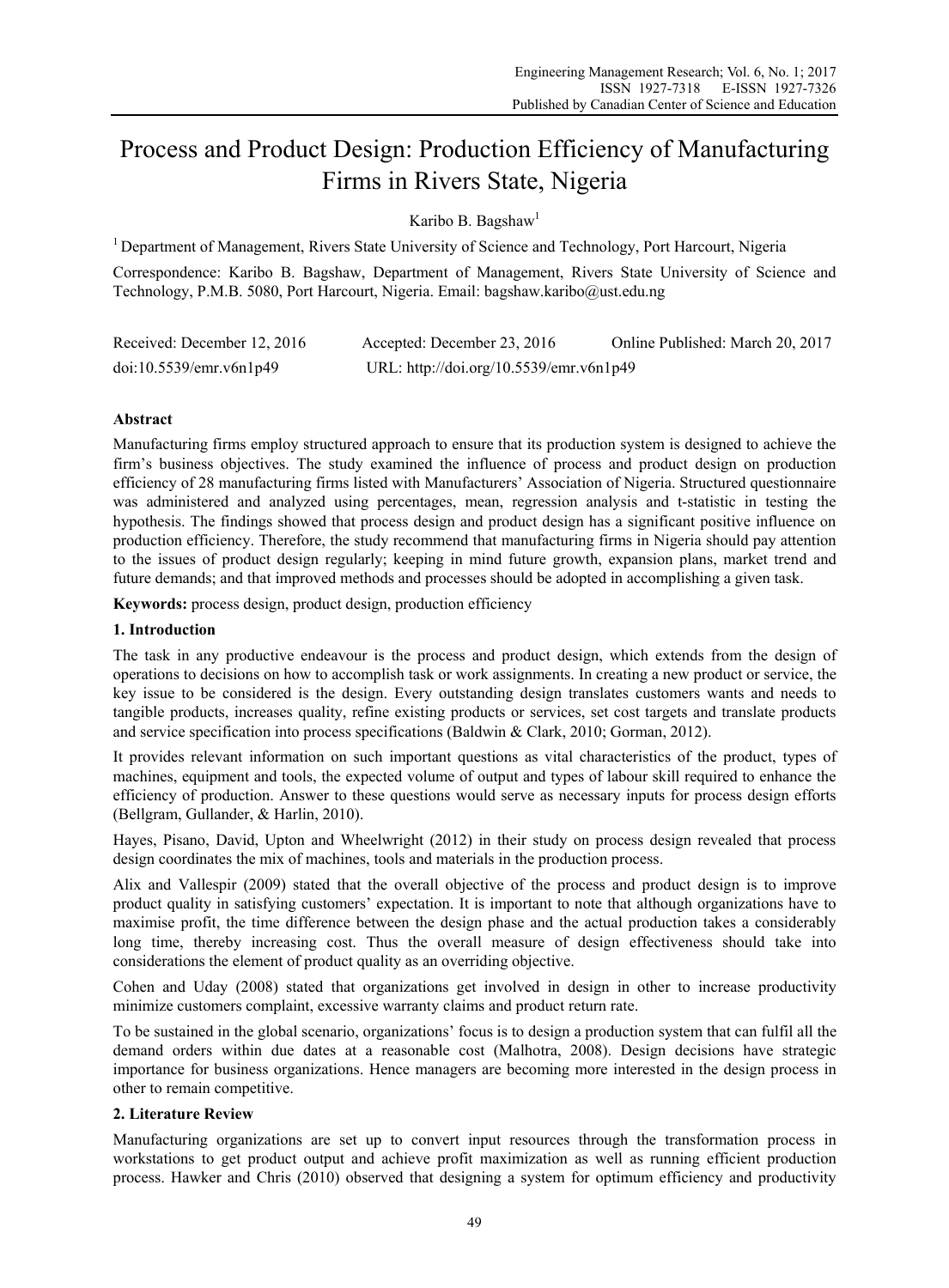requires overlapping perspectives: process, task, product, and the organization itself. On the other hand, Ulrich and Steven (2009) noted that, the challenge for manufacturers is to propose a design that supports their firm's core competencies (flexibility and quality) while considering all the dimensions of the design and analysing their interdependence in relation to value creation of the firm.

Hayes and Pisano (2011) noted that manufacturing organizations in their bid to improve their competitiveness implements programmes such as lean manufacturing, just in time production process and quality management. However, it was observed that they don't always achieve the intended results due to the generic nature of the approaches they adopt, more so, designing production and operation systems involves equipment selection, physically arranging the equipment and machines in the job floor.

Again, Madu, Kuei, and Lin (2010), in their study of manufacturing efficiency observed that, systems designers select among the available and identified options that best suit the requirements that have been specified. The production system is achieved as a result of implementing the ideas that are created and specified in the systems design process. Also, Schmenner (2009) observed that during product design, the processes must be planned, more so in planning the process, the general features of the part, such as the material, surface finish, configuration, and tolerances level, must be first determined. These features will shape the type of tools and machines, part handling, assembly line and the sequence of operations.

The determination of the physical features during the product design phase will help control the quality of the product rendered to the consumers. Other aspects are also affected by what happens during the design process, such as, the time it takes to design and build the production system which in turn controls when production ultimately starts, the total time it takes to market the product, and the relevant cost implications.

Morris (2009) stated that product design impacts every functional area of an organization. Thus, operations and marketing should be involved because sufficient information must be generated to clearly determine customer wants. This must be conveyed to those responsible for designing, marketing and producing a particular product or service. Furthermore, Pullman and William (2011) stated that the market demand for a product and its uses must be clearly determined during the process design with data from sales personnel, marketing manager and others decision makers within the organization. Shaw (2010) observed that businesses are now taking into account legal and environmental concerns when designing new product or service.

More so, one of the major reasons for product or service development is to provide satisfaction for basic needs of customers. Therefore, product must be design in such a way that it will provide the necessary satisfaction for the customers in cost efficient way (Bagshaw, 2015).

## **3. Research Methodology**

A survey design was adopted, with 36 manufacturing firms listed with the Manufacturers' Association of Nigeria (MAN) in Rivers State as the population of the study. The sample size is 33 manufacturing firms based on Krejece and Morgan (1970) Table for sample size determination. 28 completed copies of the distributed questionnaire were retrieved and used as sample size in the presentation and analysis of data.

The model below was specified in line with the hypotheses. The specified model expresses the relationship between the criterion variable (production efficiency) and the predictor variable (process design/product Design).

 $Y=f(x_1, x_2)$ ----- (1a) Rewriting (1a) explicitly  $Y=a_0+a_1x_1+a_2x_2+a_1...$  (1b)  $PE=a_0+a_1PDD+a_2PCD+U_1$ 

## **4. Data Analysis and Discussion**

The discussion on the findings is on process design and product design in relation to production efficiency.

*4.1 Process Design and Production Efficiency* 

An organization is only as efficient and effective as its processes; the process of designing a product first requires an understanding of the functionality and performance expected from the product (Kingman-Brundage, 2010).

Chaiken (2007) stated that process design is the organization of resources in a facility in other to enhance the production process. If resources are not properly arranged, manufacturing firms will suffer inefficiency thereby leading to waste and loss of productivity. Thus, to what extent does process design influence production efficiency?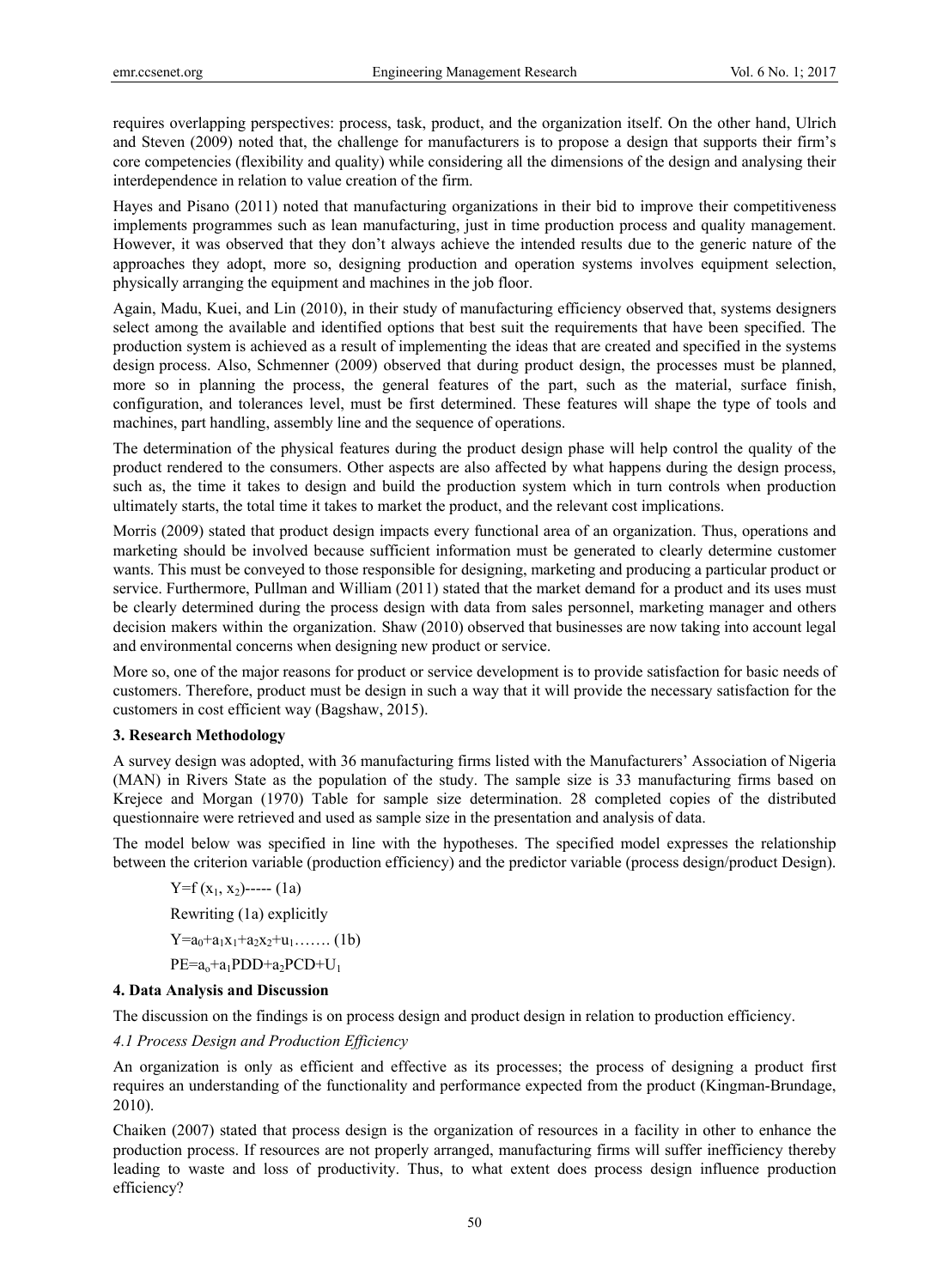The presentation of data is in Table 1.

| S/n | <b>Ouestionnaire Items</b>                                                                        | Very great/great   | Undecided          | Very low/low       |                 | fx   | Mean | Remark          |
|-----|---------------------------------------------------------------------------------------------------|--------------------|--------------------|--------------------|-----------------|------|------|-----------------|
|     | Does the process design adopted<br>by your firm reduce the amount<br>of time it takes to be done? | 24(85.7%)<br>(72)  | $1(3.6\%)$<br>(2)  | $3(10.7\%)$<br>(3) | 28<br>$(100\%)$ | (77) | 2.75 | Great<br>Extent |
| 2   | In our firm, we have new and<br>improved ways as well as<br>techniques                            | $20(71.4\%)$<br>60 | $3(10.7\%)$<br>(6) | $5(17.9\%)$<br>5   | 28<br>$(100\%)$ | (71) | 2.54 | Moderate        |

Table 1. Items and scores on response of process design

Source: Survey 2016.

From Table 1 above, 85.71% of the respondents agreed that process design adopted reduced the amount of time it takes for a task to be completed, while 71.43% of the respondent agreed that new and improved techniques in processing their task influenced their production efficiency.

The unique features of a product and the configuration of the machines and equipment whether general or special purpose would enable the process designer to decide on the appropriateness of either the continuous or intermittent production system (Almgren, 2011).

According to Malhotra (2008) posited that Operations managers should consider the capital intensity and flexibility of the process before adopting it, noting that the greater the relative cost of equipment, the greater the capital intensity. Hence operations managers should pay more attention to process design as a poor process design will impinge on the efficiency of their firms.

In the final analysis, Harris and Gonzales (2009) observed that, choosing the best alternative process design is in most cases determined by the characteristics of the product, demand levels and cost of the production process can accommodate considering the stability of the process design.

#### *4.2 Product Design and Production Efficiency*

Product design commences with spawning of product ideas, which are further examined and every aspect properly identified, considering the technical requirements of each product, in line with availability of skilled personnel and machines (Slack, Chambers, & Johnston, 2010).

Product design relates to functions, cost, quality, appearance and forecasted volume, ease of production, assembly, maintenance or service. Chambers (2011) observed that an organization that fails to take these into consideration can result to low efficiency, low quality and increased cost. Thus, to what extent does product design influence production efficiency?

The presentation of data is in Table 2.

| Table 2. Items and scores on response on product design |  |  |  |  |  |  |  |  |  |  |  |  |
|---------------------------------------------------------|--|--|--|--|--|--|--|--|--|--|--|--|
|---------------------------------------------------------|--|--|--|--|--|--|--|--|--|--|--|--|

| S/n                                | Questionnaire Items                 | Very<br>great/great | Undecided  | Very<br>low/low | f         | fx   | Mean | Remark   |
|------------------------------------|-------------------------------------|---------------------|------------|-----------------|-----------|------|------|----------|
| In our firm, we often redesign our |                                     | $21(75.0\%)$        | $2(7.7\%)$ | $5(17.9\%)$     | 28        | (72) | 2.57 | Moderate |
| product                            |                                     | (63)                | (4)        | (5)             | $(100\%)$ |      |      |          |
|                                    | Our existing products often undergo | $20(71.4\%)$        | $2(7.1\%)$ | $6(17.9\%)$     | 28        |      |      |          |
| $\overline{c}$                     | improvement                         | 60                  | (4)        | (6)             | $(100\%)$ | (70) | 2.50 | Moderate |
|                                    | The product design agrees, with the | 24 (85.7%)          | $0(0.0\%)$ | $4(14.3\%)$     | 28        |      |      | Great    |
| 3                                  | system design adopted by our firm   | 72                  | (0)        | (4)             | $(100\%)$ | (76) | 2.71 | Extent   |

Source: Survey 2016.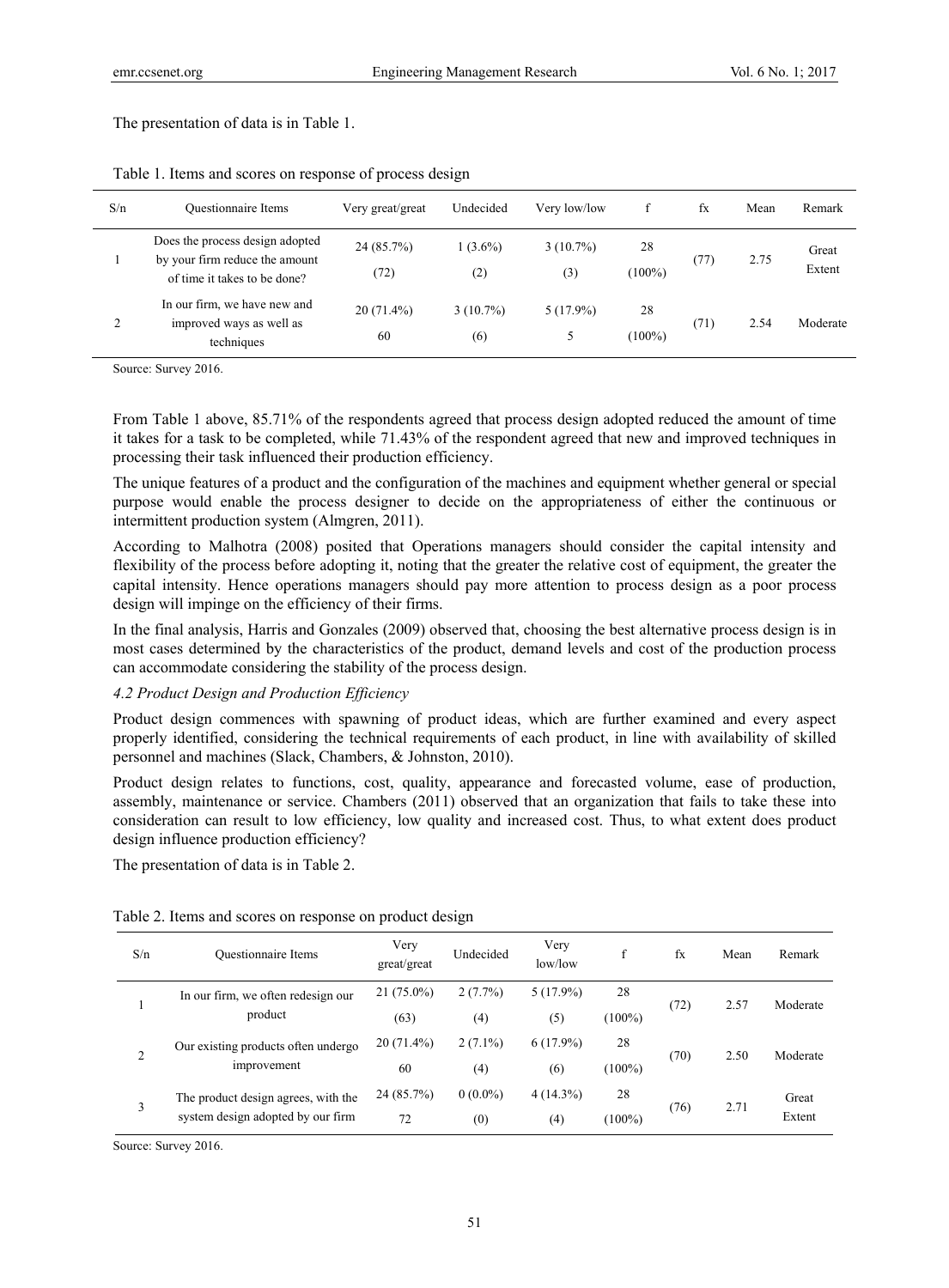From Table 2 above; 75% of the respondents accepted that redesigning a product or service influences the production efficiency of their firms. Also, 71.43% accepted that improvement on services or product delivered influenced the efficiency of their firms. Again 85.71% agreed that the product design adopted affected the efficiency of their firms.

Ternicko (2011) pointed out that products undergo a life cycle in terms of demand and relevance. When a product is introduced it may be treated with curiosity, with the passage of time it is expected that product design should enhance lead time reduction (that is the amount of time it takes for customers order to be met) thereby leading to optimum efficiency.

The objective of a design either of product or service is to appease customers by meeting their needs and expectations without compromising quality. This will enhance the efficiency and competitive position of the organization; hence product design is seen as starting and ending with efficiency (Davis & Janelle, 2009). Therefore manufacturers should pay a closer attention to their product design in order to enhance the efficiency of their firms.

*4.3 Influence of Process Design (PCD) and Product Design (PDD) on Production Efficiency (PE)* 

|  |  | Table 3. Items and scores on response on production efficiency |  |
|--|--|----------------------------------------------------------------|--|
|  |  |                                                                |  |

| S/n            | <b>Ouestionnaire Items</b>                                                     | Very<br>great/great  | Undecided           | Very<br>low/low   | f               | fx   | Mean | Remark          |
|----------------|--------------------------------------------------------------------------------|----------------------|---------------------|-------------------|-----------------|------|------|-----------------|
|                | What is your ratings of your current<br>level of production efficiency         | $25(89.3\%)$<br>(75) | $3(10.7\%)$<br>(6)  | $0(0.0\%)$<br>(0) | 28<br>$(100\%)$ | (81) | 2.89 | Great<br>Extent |
| $\overline{2}$ | Product design is influential in the<br>current level of production efficiency | 24(85.7%)<br>72      | $4(7.1\%)$<br>(4)   | $0(0.0\%)$<br>(0) | 28<br>$(100\%)$ | (76) | 2.71 | Great<br>Extent |
| 3              | Process design is influential in the<br>current level of production efficiency | $22(78.6\%)$<br>66   | $6(21.4\%)$<br>(12) | $0(0.0\%)$<br>(0) | 28<br>$(100\%)$ | (78) | 2.79 | Great<br>Extent |

Source: Survey 2016.

|  | Table 4. Summary of regression analysis showing the influence of Process Design (PCD) and Product Design |  |  |  |  |  |  |
|--|----------------------------------------------------------------------------------------------------------|--|--|--|--|--|--|
|  | (PDD) on Production Efficiency (PE)                                                                      |  |  |  |  |  |  |

| Variables  | Coef. | t-cal | sig. t | t-tab $(0.05, 27)$ | R     | $R^2$ | F-cal | F-tab $(0.05, 2.25)$ | sig f |
|------------|-------|-------|--------|--------------------|-------|-------|-------|----------------------|-------|
| Constant   | 0.216 | 0.989 | 0.326  |                    |       |       |       |                      |       |
| PCD        | 0.366 | 3.899 | 0.000  | 2.05               | 0.824 | 0.680 | 68.9  | 3.07                 | 0.000 |
| <b>PDD</b> | 0.544 | 5.559 | 0.000  |                    |       |       |       |                      |       |

Dependent Variable; Production Efficiency.

Source: SPSS 22.0 Output (based on field survey data 2016) Detail in Appendix.

Table 4 above showed that the correlation coefficient is 0.824. This implies that a very strong correlation exist between the explanatory variable and the dependent variable (Correlation coefficient r is closer to 1). The coefficient of Determination  $(R^2)$ =0.680, this implies that 68% variation in Production efficiency is explained by variations in Process design and Product design. This is an indication that the model has a good fit. The remaining 32% is explained by other variables not included in the model. The F-calculated of 68.9 had a corresponding significant f-value of 0.000; the researcher therefore concludes a good model utility. Conventionally F-Cal=68.9>F-tab  $_{(0.05, 2.25)=}$  3.07; hence the decision of a good model utility upheld.

 $PE=a_0+a_1PCD+a_2PDD+U_1$  PE=0.216+0.366 PCD+0.544 PDD t-values in bracket (0.989) (3.899) (5.559)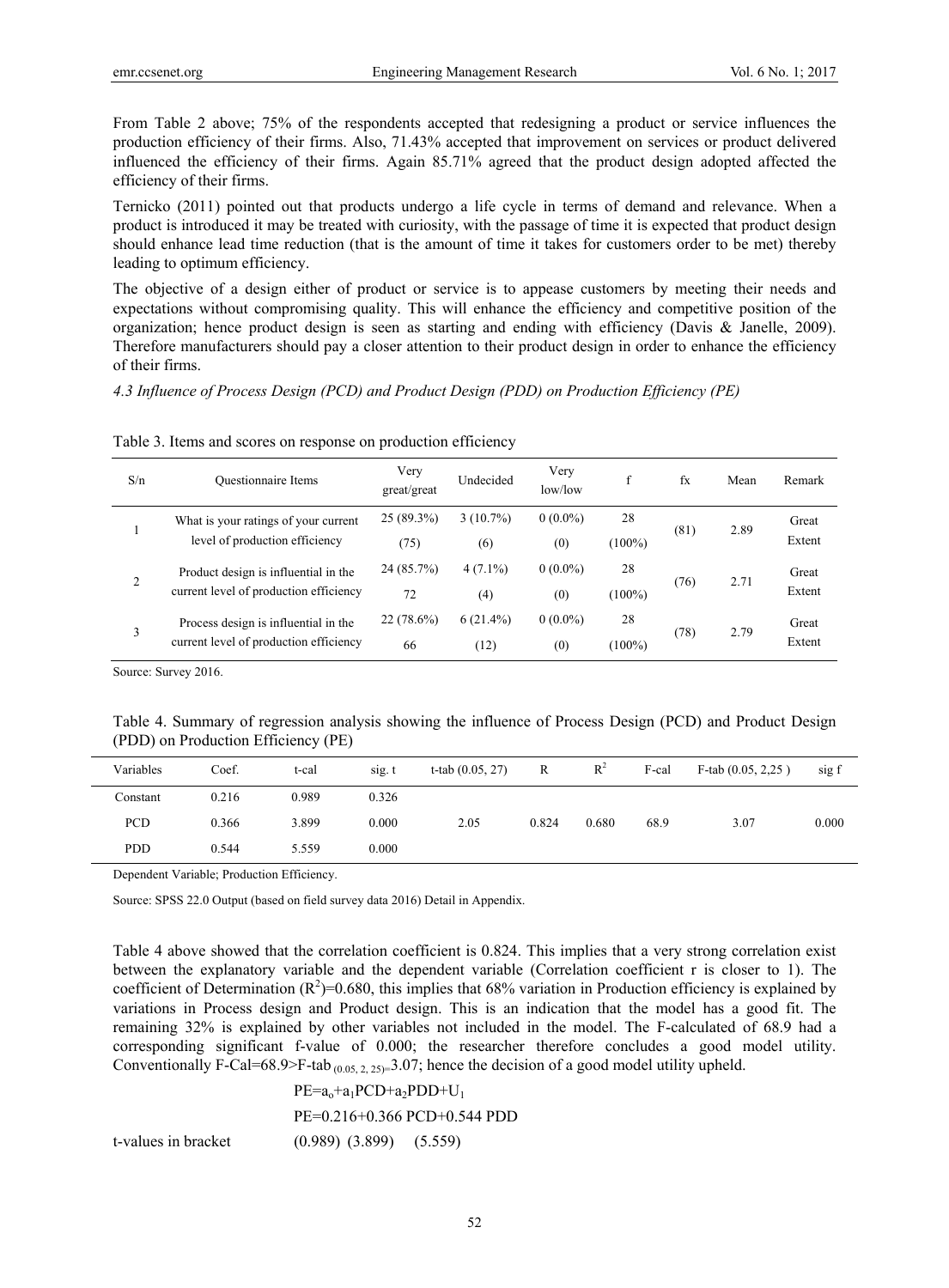#### **5. Test of Hypotheses**

**H<sub>O1</sub>**: Process design does not significantly influence production efficiency

The test of significance conducted as shown in Table 4 above shows that; Process design had  $(V=0.000<0.05)$ . More so, t-cal=5.559>t-tab  $(0.05, 27)$ =2.05; hence the null hypothesis is rejected and it is consequently concluded that Process design significantly influence Production efficiency.

**H**<sub>O2</sub>: Product design does not significantly influence production efficiency

Table 4 also showed that; Product design had (PV=0.000<0.05). More so, t-cal=3.899>t-tab  $_{(0.05, 27)}$ =2.05; hence the null hypothesis is rejected and it is consequently concluded that Product design significantly influence Production efficiency.

# **6. Conclusions**

Process and product design is of utmost importance to manufacturer as it gives them competitive edge over their counterpart. The challenge for manufacturers is to propose designs that support their firm's competence and analyze how they are interlinked with production efficiency and allowed for coherent value adding solution. More so, one of the major reasons for product or service development is to provide satisfaction for basic needs of customers, therefore, Production managers should take into account legal and environmental concerns when designing new product/service. Also, the design process should be included in the organization's strategy taking into cognisance other factors that affect the competences of the organization such as economic trends, technological changes, demographic changes and competitive markets.

#### **References**

- Alix, T., & Vallespir, B. (2009). New product development: Material versus immaterial. In *Proc of Extended Product and Process Analysis and Design expand workshop*.
- Almgren, H. (2011). *Pilot production and manufacturing start-up in the automotive industry principles for improved performance* (Doctoral Thesis). Department of Operations, Chalmers University of Technology, Gothenburg.
- Bagshaw, K. B. (2015). Assessing the capacity strategic options on capacity utilization of manufacturing firms in Rivers State, Nigeria. *International Journal of Business and Social Science*, *6*(10), 67-79.
- Baldwin, C. C., & Clark, K. B. (2010). Managing in the age of Modularity. *Harvard Business Review*, *7*(6), 84-93.
- Bellgram, M., Gullander, P., & Harlin, U. (2010). *Towards improvement of production efficiency and effectiveness from a life-cycle perspective*. Symposium on Robotics, Stockholm, Sweden.
- Chaiken, S. (2007). Heuristic versus systematic information processing and the use of source versus message cues in persuasion. *Journal of Personality and Social Psychology*, *39*(2), 752-769.
- Chambers, O. (2011). *Operation management* (5th ed.). London: Prentice Hall.
- Cohen, M. A., & Uday, M. A. (2008). *Manufacturing automation*. New York: McGraw-Hill.
- Davis, M., & Janelle, H. (2009). *Managing services: Using technology to create value*. New York: McGraw-Hill/Irwin.
- Gorman, H. A. (2012). The design of designs: A retrospective review. *Journal of manufacturing technology*, *7*(4), 34-45.
- Harris, H. D., & Gonzales, R. F. (2009). *The operations, management: Role, problems and techniques*. London, St. Paul: West publishing company.
- Hawker, R., & Chris, U. (2010). *The inventor's mind: 10 steps to making money from inventions*. Columbus: Trident Design.
- Hayes, R. H., & Pisano, G. P. (2011). Beyond world class: The new manufacturing Strategy. *Harvard Business Review*, *72*(1), 43-57.
- Hayes, R. H., Pisano, G. P., David, M., Upton, S., & Wheelwright, C. (2012). *Restoring our competitive edge*. London: John Wiley.
- Kingman-Brundage, J. (2010). Technology, design, and service quality. *International Journal of Service Industry Management*, *2*(3), 47-57. https://doi.org/10.1108/EUM0000000002806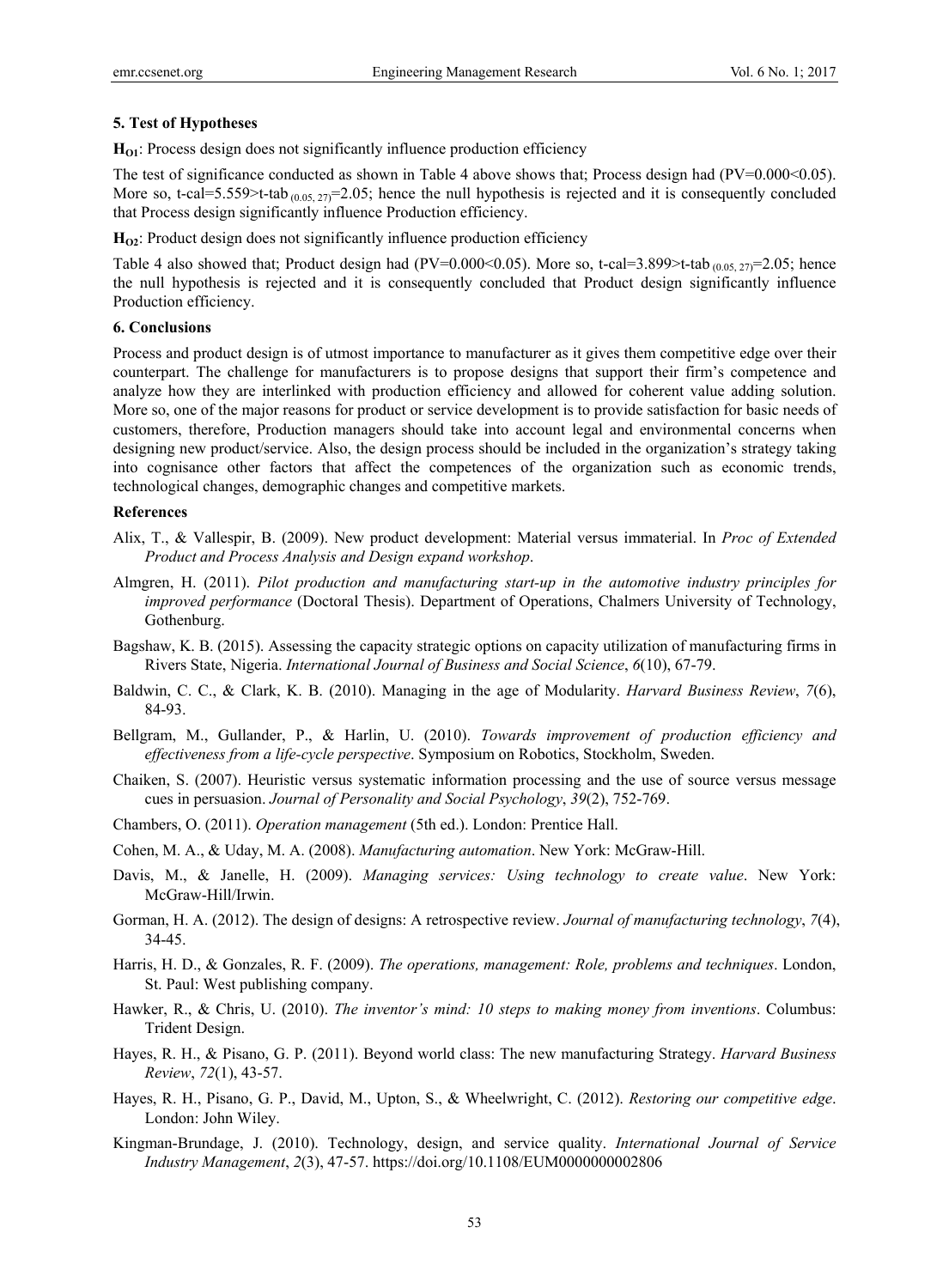- Krejcie, R. V., & Morgan, D. W. (1970). Determining sample size for research activities. *Educational and Psychological Measurement*, *30*, 607-610. https://doi.org/10.1177/001316447003000308
- Madu, C., Kuei, C., & Lin, C. (2010). A comparative analysis of quality in manufacturing firms in the US and Taiwan. *Decision Sciences*, *26*(5), 78-90.
- Malhotra, M. K. (2008). A theoretical framework for analyzing the dimension of manufacturing flexibility. *Journal of Operations Management*, *18*(20), 75-93.
- Morris, R. (2009). *The fundamentals of product design*. New York: Mukugamu and Brothers Enterprises.
- Pullman, M. E., & William, L. M. (2011). Optimal service design: Integrating marketing and operations perspectives. *International Journal of Service, Industry Management*, *10*(2), 239-260. https://doi.org/10.1108/09564239910264361
- Schmenner, R. W. (2009). Manufacturing service and their integration: Some history and theory. *International Journal of Operation and Production Management*, *29*(5), 431-443. https://doi.org/10.1108/01443570910953577

Shaw, J. C. (2010). *The service focus*. Burr: Rider lrwin.

Slack, N., Chambers, S., & Johnston, R. (2010). *Administration of Production*. Sao Paulo: Atlas.

- Ternicko, J. (2011). *Step-by-step QFD: Customer driven product design* (2nd ed.). Boca Raton, FL: CRC Press.
- Ulrich, K., & Steven, D. (2009). *Product design and development* (2nd ed.). London: McGraw-Hill.

#### **Appendixes**

Appendix 1. Variables Entered/Removed<sup>a</sup>

| Model | Variables Entered               | Variables Removed | Method |
|-------|---------------------------------|-------------------|--------|
|       | Product Design, Process Designb | ٠                 | Enter  |

a. Dependent variable: production efficiency.

b. All requested variables entered.

| Appendix 2. Model summary |  |  |
|---------------------------|--|--|
|---------------------------|--|--|

| Model | R             | R Square | <b>Adjusted R Square</b> | Std. Error of the Estimate |
|-------|---------------|----------|--------------------------|----------------------------|
|       | $824^{\circ}$ | .680     | .670                     | .69069                     |

a. Predictors: (constant), product design, process design.

#### Appendix 3. ANOVA<sup>a</sup>

| Model      | Sum of Squares | df | Mean Square |        | Sig.              |
|------------|----------------|----|-------------|--------|-------------------|
| Regression | 65.756         | 2  | 32.878      | 68.919 | .000 <sup>b</sup> |
| Residual   | 11.925         | 25 | .477        |        |                   |
| Total      | 77.681         | 27 |             |        |                   |

a. Dependent variable: production efficiency.

b. Predictors: (constant), product design, process design.